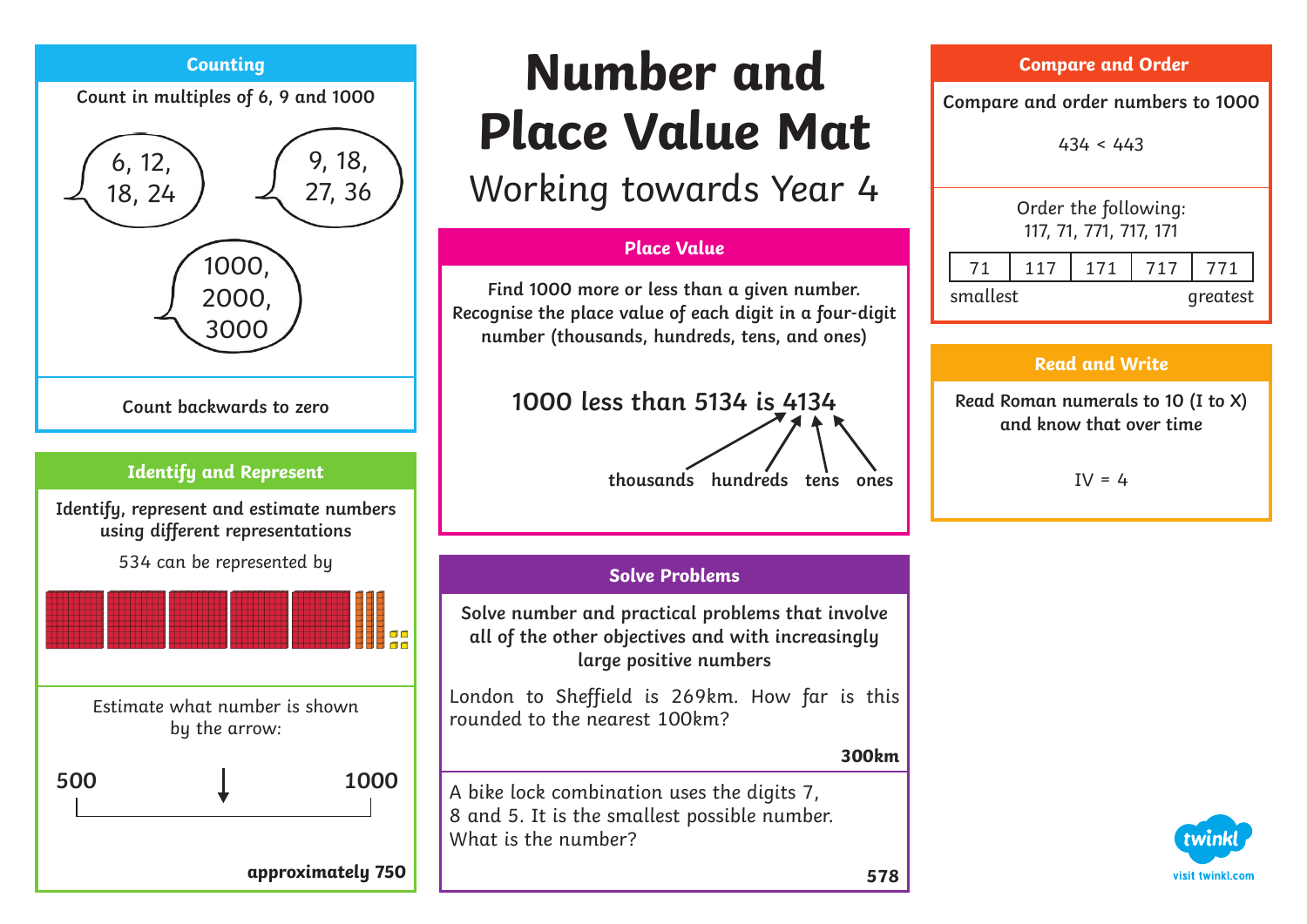#### **Counting**

**Count in multiples of 6, 7, 9, 25 and 1000**



#### **Identify and Represent**

**Identify, represent and estimate numbers using different representations** 

2534 can be represented by



Estimate what number is shown by the arrow:



# **Number and Place Value Mat**

Expected Year 4

#### **Place Value**

**Find 1000 more or less than a given number. Recognise the place value of each digit in a four-digit number (thousands, hundreds, tens, and ones)**

### **1000 less than 5134 is 4134**



#### **Solve Problems**

**Solve number and practical problems that involve all of the other objectives and with increasingly large positive numbers** 

London to New York is 5637km. How far is this rounded to the nearest 1000km?

#### **6000km**

A bike lock combination uses the digits 7, 8, 2 and 5. It is the smallest possible number. What is the number?

| <b>Compare and Order</b>                          |  |  |  |                   |  |  |  |  |
|---------------------------------------------------|--|--|--|-------------------|--|--|--|--|
| Compare and order numbers<br>beyond 1000          |  |  |  |                   |  |  |  |  |
| 1515 > 1155                                       |  |  |  |                   |  |  |  |  |
| Order the following:<br>722, 2277, 272, 727, 2727 |  |  |  |                   |  |  |  |  |
| 272                                               |  |  |  | 722 727 2277 2727 |  |  |  |  |
| smallest                                          |  |  |  | areatest          |  |  |  |  |

#### **Read and Write**

**Read Roman numerals to 100 (I to C) and know that over time, the numeral system changed to include the concept of zero and place value**

 $IXIV = 64$ 

#### **Rounding**

**Round any number to the nearest 10, 100 or 1000**

135 rounded to the nearest 10 is 140 (5 goes up)

2183 rounded to the nearest 100 is 2200 (80 up)

8145 rounded to the nearest 1000 is 8000 (100 down)